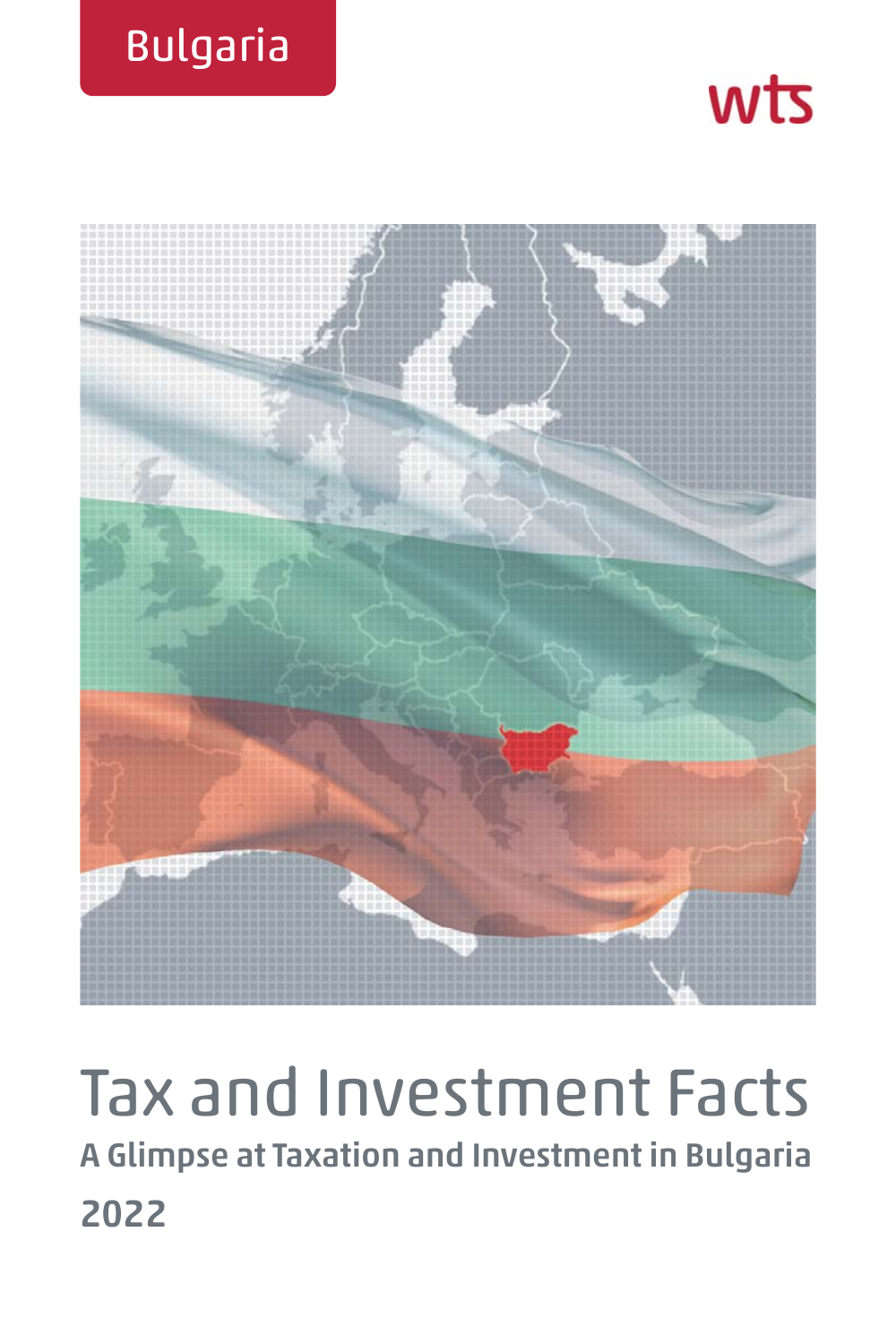### **Delchev & Partners Law Firm Bulgaria**

Delchev & Partners Law Firm was established in 2005 as a full-service commercial law firm, based in Sofia, Bulgaria.

Delchev & Partners Law Firm provides comprehensive legal and tax services and solutions to multinational corporations operating in Bulgaria, closely held foreign and Bulgarian businesses, local entrepreneurs, exempt organisations and individuals.

Delchev & Partners Law Firm attorneys have thorough legal expertise and can offer counselling on a wide array of legal problems faced by businesses in Bulgaria. We have a diverse and extensive practice providing a full range of tax and legal services in Bulgaria with a special focus on the listed practice areas.

- » Bulgarian Competition & Unfair » Insolvency law in Bulgaria Competition Law » IT Law
- » Bulgarian Employment Law » Mergers & Acquisitions
- » Bulgarian Intellectual Property » Pharmaceutical & Medical
- » Business Restructuring in Bulgaria Devices Law
- » Corporate & Commercial Law » Real Estate Law in Bulgaria in Bulgaria » Taxation in Bulgaria
- » Dispute Resolution in Bulgaria » VAT Compliance & VAT Agency
- » EU Law Consulting in Bulgaria
- » GDPR General Data Protection Regulation, Personal Data Protection Legislation in Bulgaria

#### **Contact in Bulgaria**

Emil Delchev Managing Partner emil.delchev@delchev-lawfirm.com +359 2 993 09 79

Delchev & Partners Law Firm is a member of WTS Global for Bulgaria.



- 
- 
- 
- 
- 
- 

### **Table of Contents**

| 1. Ways of Doing Business / Legal Forms of Companies       | 4  |
|------------------------------------------------------------|----|
| 2. Corporate Taxation                                      | 6  |
| <b>3. Double Taxation Agreements</b>                       | 14 |
| 4. Transfer Pricing                                        | 15 |
| 5. Anti-Avoidance Measures                                 | 17 |
| 6. Taxation of Individuals / Social Security Contributions | 19 |
| 7. Indirect Taxes                                          | 22 |
| 8. Wealth Tax                                              | 24 |
| 9. Other Reporting Obligation                              | 25 |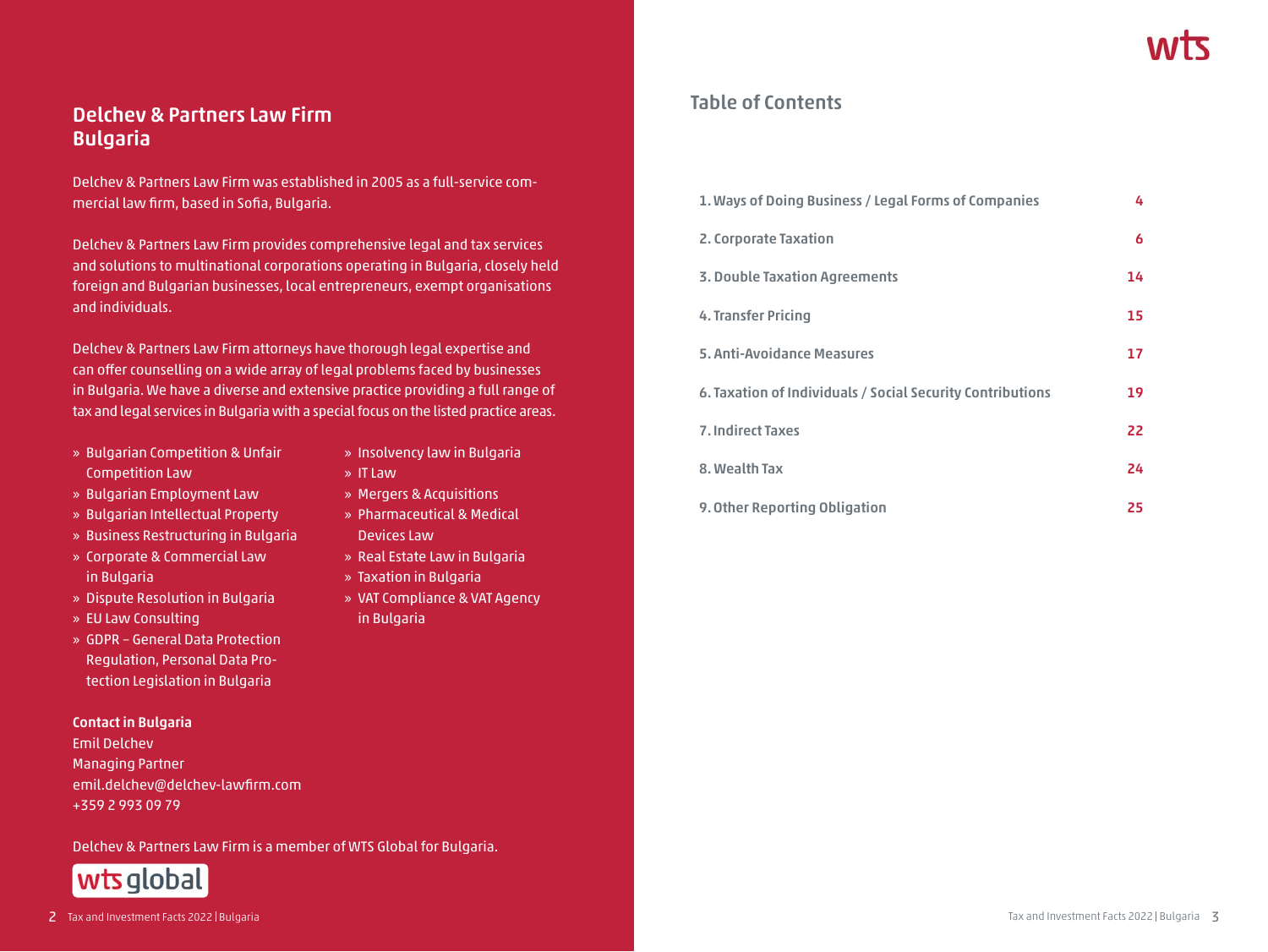## **1. Ways of Doing Business / Legal Forms of Companies**

Current Bulgarian legislation provides for various legal forms for establishing a business presence in Bulgaria:

- **→** general partnership
- **→** limited partnership
- **→** limited liability company
- **→** joint-stock company
- **→** partnership limited by shares
- **→** sole trader
- **→** branch
- **→** trade representative office
- **→** consortium

Except for the branch, consortium and trade representative office, all other legal forms are deemed Bulgarian legal entities.

Registration with the Trade Register is required for a person or another legal entity to start a company in Bulgaria.

The 2 types of Bulgarian company most commonly used by foreign investors are:

- **→** limited liability company
- **→** joint-stock company

These companies have registered capital divided by shares and the liability of the shareholders is limited to their share capital contribution.

#### **Limited liability company in Bulgaria**

- **→** Foundation: a limited liability company is formed by one or more legal entities or individuals.
- **→** Shareholders: there is no restriction on foreign participation, the number of the shareholders is unlimited.
- **→** Minimum share capital: the minimum share capital of a limited liability company is BGN 2 (EUR 1).
- **→** Statutory bodies: the General Meeting of the shareholders is the supreme governing body. The company is represented and managed by one or more director(s). The director(s) may be foreign nationals.

#### **Joint-stock company in Bulgaria**

- **→** Foundation: joint-stock companies may be founded by one or more individuals or legal persons.
- **→** Shareholders: there is no restriction on foreign participation, the number of the shareholders is unlimited.
- **→** Minimum share capital: the joint-stock company capital must be at least BGN 50,000 (EUR 25,565). The share capital must be fully subscribed and 25% of the par value of each share must be paid up prior to the incorporation.
- **→** Types of shares: shares may be issued in registered and in bearer form. Preference shares may also be issued. Preference shares may guarantee additional dividends or shares in the company's assets in cases of liquidation.
- **→** Bonds: joint-stock companies may issue bonds.
- **→** Statutory bodies: the General Meeting of the shareholders is the supreme governing body. Bulgarian joint-stock companies may choose between a one-tier system of management (i.e. Board of Directors) and a 2-tier system (i.e. Managing Board and Supervisory Board).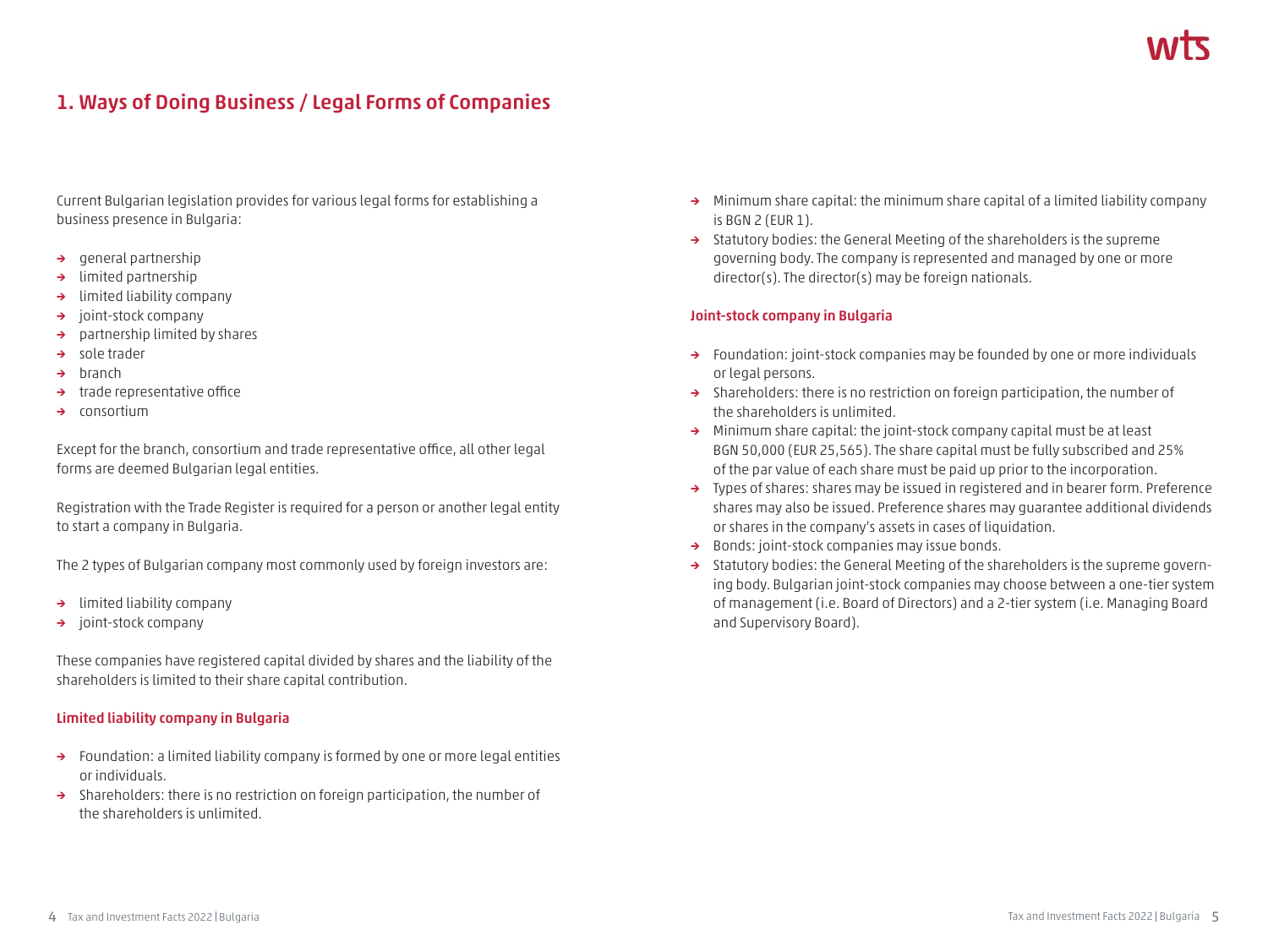### **2. Corporate Taxation**

### **2.1. Applicable Taxes / Tax Rates**

The corporate income tax rate is 10%.

An annual final tax is levied on the following expenses:

- **→** representative expenses related to the business activities of the taxable person
- **→** social expenses in kind provided to employees (e.g. food vouchers, health and life insurance of employees, etc.)
- **→** expenses in kind for the use of company assets by employees (e.g. company real estate property, cars, telephones, etc.)

The rate of the final tax on representative expenses and social benefits in kind is 10%. The tax on expenses for use of company assets by employees is 3%.

### **2.2. Resident Companies**

Legal entities registered in Bulgaria are local tax residents and must pay Bulgarian taxes on their worldwide profits and income.

### **2.2.1. Computation of Taxable Income**

The taxable income is computed by adjusting the accounting profit/loss for tax purposes with any permanent and temporary tax differences.

#### **Permanent tax differences**

Permanent tax differences comprise income or expenses which are not tax deductible.

Non-deductible expenses include, inter alia:

- **→** expenses which are not related to the business activities of the taxable person
- **→** expenses which are not duly documented
- **→** expenses for non-qualifying donations
- **→** hidden distribution of profits
- **→** certain expenses related to shortages and losses of current and non-current assets
- **→** bribes

#### **Temporary tax differences**

Temporary tax differences are items of income or expenses which are tax deductible in a year other than the year of their reporting for accounting purposes, such as expenses/income from subsequent valuations, provisions, expenses for accumulated unused paid leave, etc.

### **2.2.2. Taxation of Dividends**

Dividends distributed by Bulgarian, EU or EEA subsidiaries of Bulgarian parent companies are not subject to corporate taxation at the level of the Bulgarian parent.

### **2.2.3. Capital Gains and Losses (Including Capital Gains and Losses from Sales of Shares)**

There is no separate capital gains scheme in Bulgaria, such gains are taxed in the course of normal corporate taxation.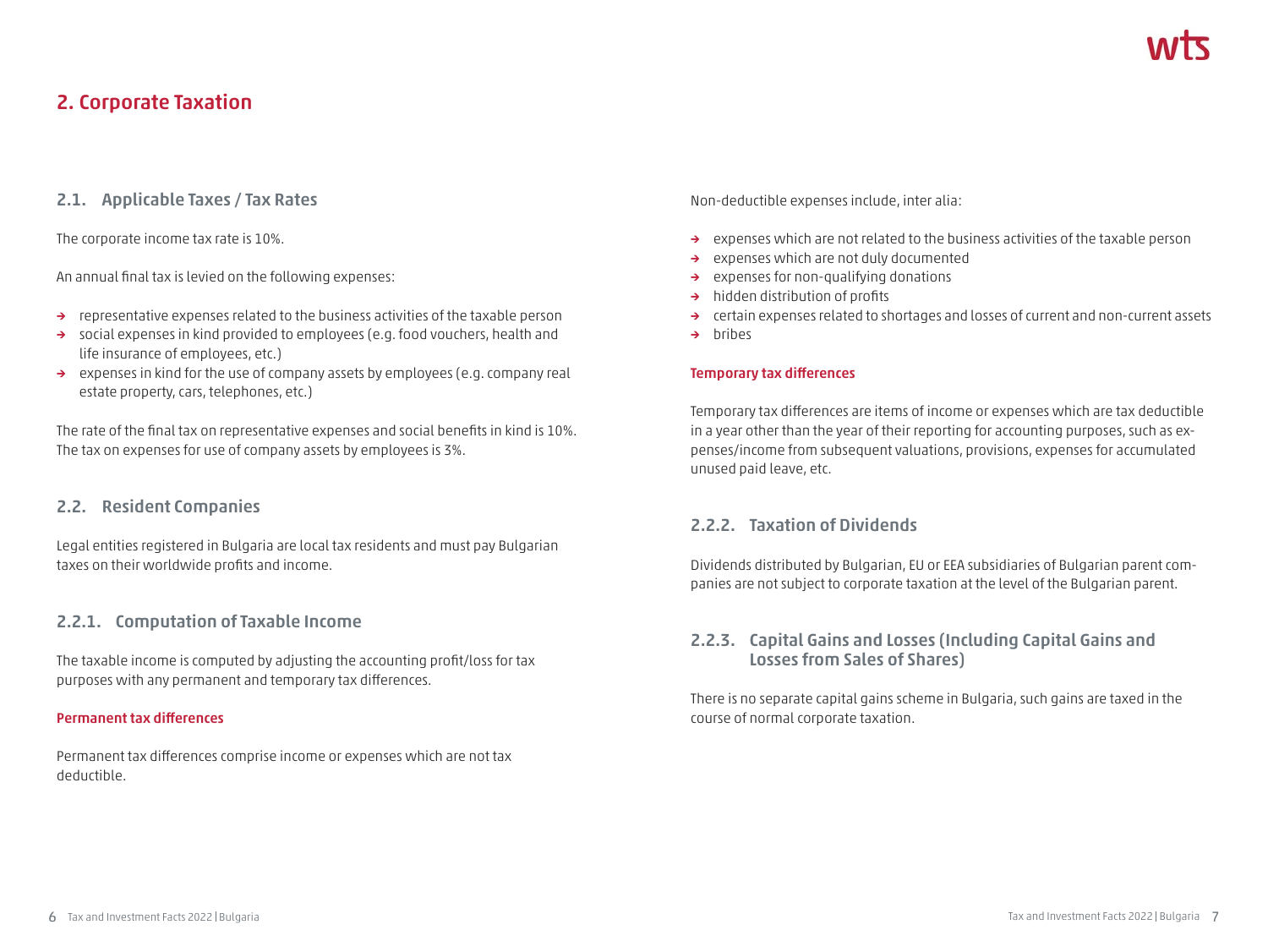### **2.2.4. Depreciation / Capital Allowances**

Assets subject to tax depreciation comprise tax non-current tangible assets, tax non-current intangible assets and investment property, excluding land. Business combination reputation is not a tax depreciable asset.

Corporate tax legislation sets the maximum rates of the annual tax depreciation deductible for tax purposes, which may differ from the accounting depreciation rates.

### **2.2.5. Loss Carry Over (Including Potential Loss of Tax Loss Carry Forward in Case of Restructuring)**

Tax losses can be carried forward for the following 5 years. They can be offset against the tax profits of the company. In the event of a company restructuring, the successor company cannot utilise the tax losses of the legal predecessors except where the legal form is changed.

### **2.2.6. Group Taxation**

Bulgarian legislation does not provide for group corporate taxation.

### **2.2.7. Relief from Double Taxation (Tax Credit / Tax Exemption)**

Tax credits and tax exemptions may apply depending on the relevant double tax treaty.

### **2.2.8. Incentives**

Certain collective investment undertakings, national investment funds and other alternative investment funds, as well as special investment vehicles are exempt from corporate income tax.

Tax incentives may be also provided for specific purposes (e.g. hiring of unemployed persons), or in the form of state aid – de minimis state aid or regional development state aid for investing in regions with high unemployment rates.

Certain expenses for donations to charities, hospitals, educational and cultural institutions may also be tax deductible up to a certain amount.

### **2.3. Non-Resident Companies**

Foreign tax resident entities must pay Bulgarian corporate income tax on any profits realised through a Bulgarian permanent establishment. Certain types of income paid to non-residents are subject to withholding tax at source.

### **2.3.1. Concept of Permanent Establishment / Doing Business**

Bulgarian tax legislation provides for a very broad definition of permanent establishment (PE), which follows the fixed place of business approach and aims to encompass almost any and all activity that a foreign person may carry out in the country.

The definition of permanent establishment, as set out in the Bulgarian Tax Procedure Code, includes: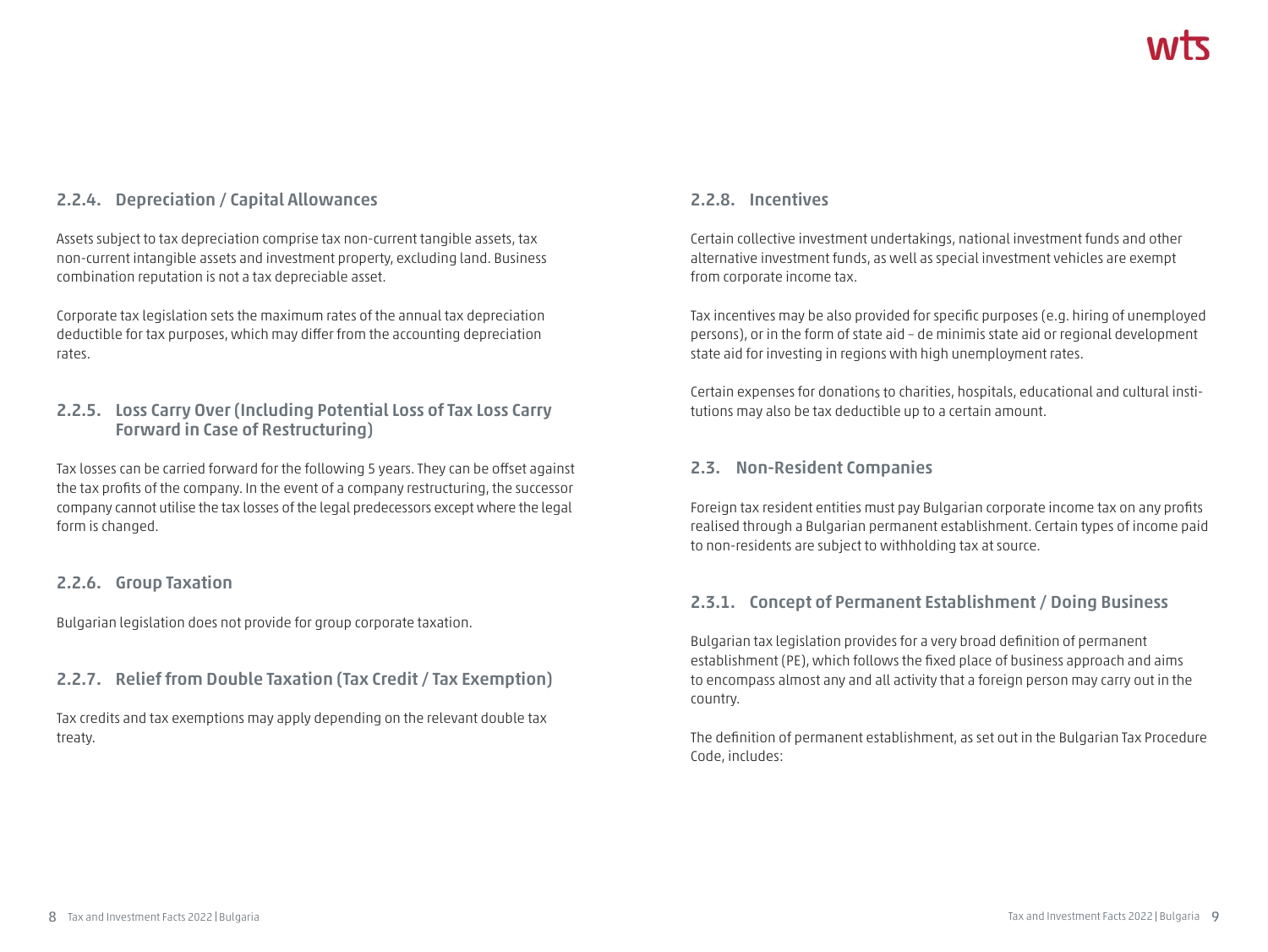- **→** a fixed place (owned, leased or provided for use) through which the non-resident performs, in whole or in part, an economic activity in the country, e.g. a place of management, a branch, a representative office registered in the country, office premises, a bureau, a studio, a plant, a workshop (factory), a shop, a warehouse, a repair/service site, an installation site, a construction site, a mine, a quarry, a drill, an oil or gas well, a source, or other places for extraction of natural resources
- **→** the performance of activities in the country by persons authorised to conclude contracts on behalf of foreign persons, except for the activities of representatives with independent status as per Chapter VI of the Commerce Act
- **→** the permanent performance of commercial transactions with a place of execution in the territory of Bulgaria even if the foreign person does not have a permanent representative or a fixed place

### **2.3.2. Withholding Taxes**

The following types of income paid to non-resident entities are subject to withholding tax:

- **→** capital gains from transactions with financial assets issued by Bulgarian companies
- **→** dividends and liquidation proceeds distributed by Bulgarian companies
- **→** interest
- **→** royalties
- **→** technical services fees (e.g. fees for installation and assembly of tangible assets, consultancy services and marketing research)
- **→** directors' fees
- **→** franchise and factoring fees
- **→** rental fees
- **→** income from transactions with real estate located in Bulgaria.

Dividends and liquidation proceeds distributed to non-resident companies are subject to 5% withholding tax. All other types of income from Bulgarian sources are subject to 10% tax at source.

The following types of income are exempt from source taxation:

- **→** dividends distributed to parent companies resident in an EU or an EEA Member State
- **→** interest and royalties paid to legal persons which are resident for tax purposes in an EU or an EEA Member State and which are associated enterprises with the Bulgarian payer of the income, subject to a 2-year holding period and 25% minimum holding conditions

### **2.3.3. Capital Gains**

Capital gains from transactions with financial assets issued by Bulgarian companies and real estate are taxable with a 10% tax at source on the positive difference between the selling proceeds and the acquisition price of the assets.

### **2.4. Tax Compliance**

#### **Tax returns**

The financial year is the calendar year. The annual tax returns should be filed by 30 June of the year following the respective financial year. Annual financial statements should be filed together with the tax return. Taxable persons who have not carried out any activities during the financial year are exempt from filing an annual tax return and financial statements.

Bulgarian payers of the income who have deducted and paid any withholding tax at source should submit a declaration on a quarterly basis by the end of the month following the respective quarter.

#### **Tax payment**

Companies make monthly or quarterly advance tax payments depending on their net turnover for the year before the previous year – those with a net turnover exceeding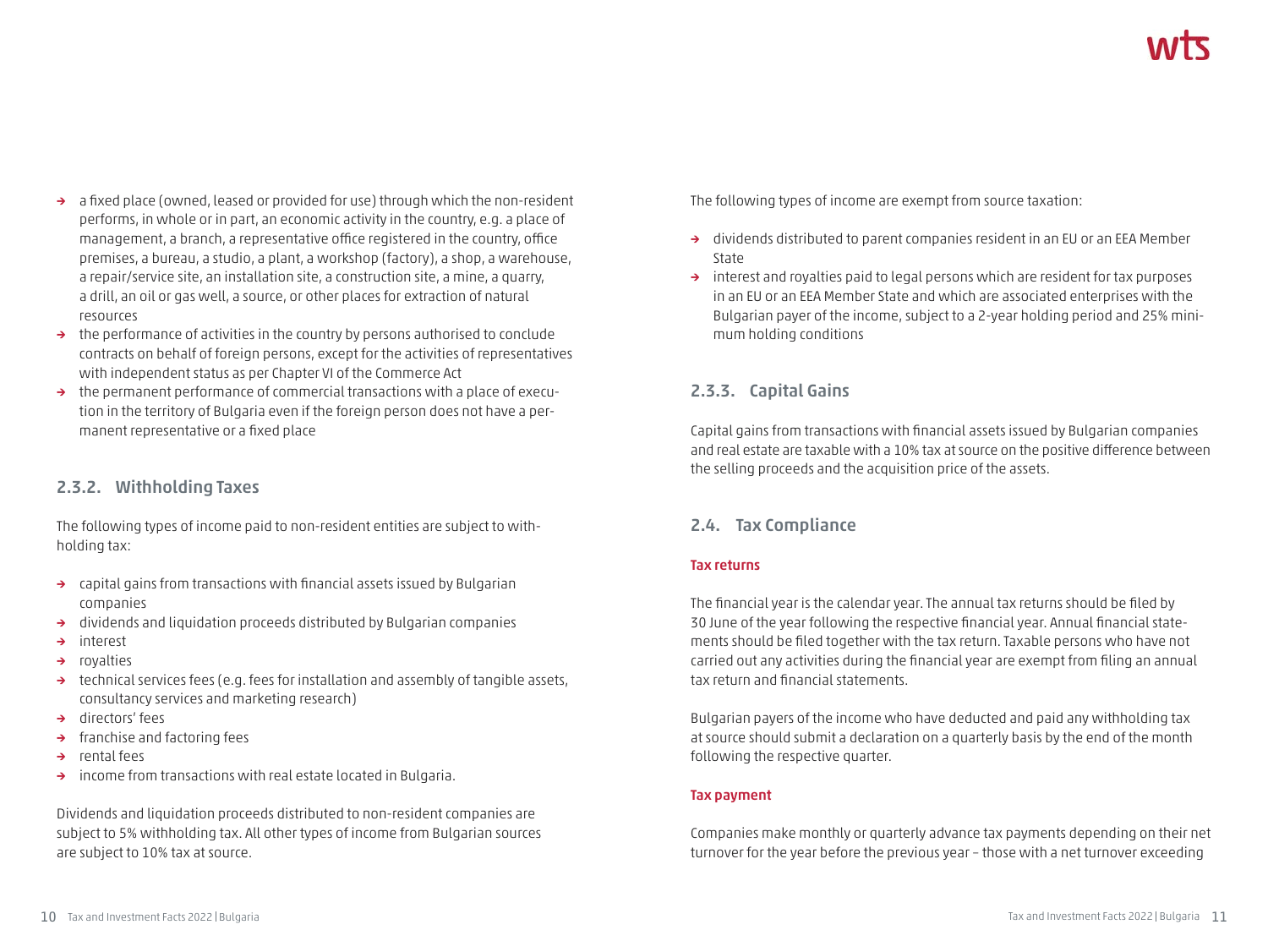BGN 3,000,000 (EUR 1,533,876) are liable for monthly advance payments, while the rest are obligated to make quarterly payments.

Advance tax payments are calculated based on the forecast tax profits for the current year. Certain small businesses and newly-established companies are exempt from payment of advance tax instalments. Any outstanding corporate income tax is payable by 30 June of the year following the respective tax year.

The tax on expenses is also declared in the annual corporate tax return of the company and is payable by 30 June of the following year.

Withholding taxes should be paid until the end of the month following the calendar quarter when the income was accrued.

### **2.5. Local Taxes**

#### **Transfer tax**

Local transfer tax is levied on transactions with immovable properties, rights in rem and motor vehicles. The transfer tax is final and its rate is determined by each municipality at between 0.1% and 3% on the valuation of the purchased property.

#### **Annual real estate tax**

Annual real estate tax is payable by the owners of buildings and land within the construction boundaries of towns and villages. Agricultural land and forests are tax exempt.

The tax rate is determined by each municipality at between 0.01% and 0.45% on the tax valuation of the property of individuals, or on their acquisition value or tax valuation for company property, whichever is higher.

The annual real estate tax is payable in 2 equal instalments by 30 June and by 31 October of the year for which the tax is due. If the annual tax is paid in full by 30 April, persons are eligible for a 5% discount.

#### **Annual vehicle tax**

Annual vehicle tax is payable by the owners of motor vehicles, ships and airplanes registered in Bulgaria. The tax rate is determined by each municipality within certain statutory ranges. The taxable base depends on the type of vehicle. Electric vehicles are exempt from the local annual vehicle tax.

The annual vehicle tax is payable in 2 equal instalments by 30 June and 31 October of the year for which the tax is due. If the annual tax is paid in full by 30 April, persons are eligible for a 5% discount.

#### **Inheritance tax**

Inheritance tax is levied on property inherited by successors by law or by testimony when the inheritance share exceeds BGN 250,000 (EUR 127,823). Surviving spouses and direct-line heirs are exempt from inheritance tax.

The tax is final and its rate is determined by each municipality at between 0.4% to 0.8% for siblings and siblings' children, and between 3.3% to 6.6% for all other heirs.

#### **Gift tax**

Gift tax is due upon the acquisition of property as a donation or in any other way for no consideration. The gift tax is final and its rate is determined by each municipality at between 0.4% to 0.8% for siblings and siblings' children and between 3.3% to 6.6% for all other persons. The taxable base depends on the type of donated property. Donations between spouses and direct-line relatives are exempt from gift tax.

#### **Waste disposal fee**

The fee is payable by the owners of buildings and building land in exchange for services provided by the municipalities related to waste collection and transportation, waste treatment and maintenance of the cleanliness of community areas. The taxable base and the tax rate are determined by each municipality.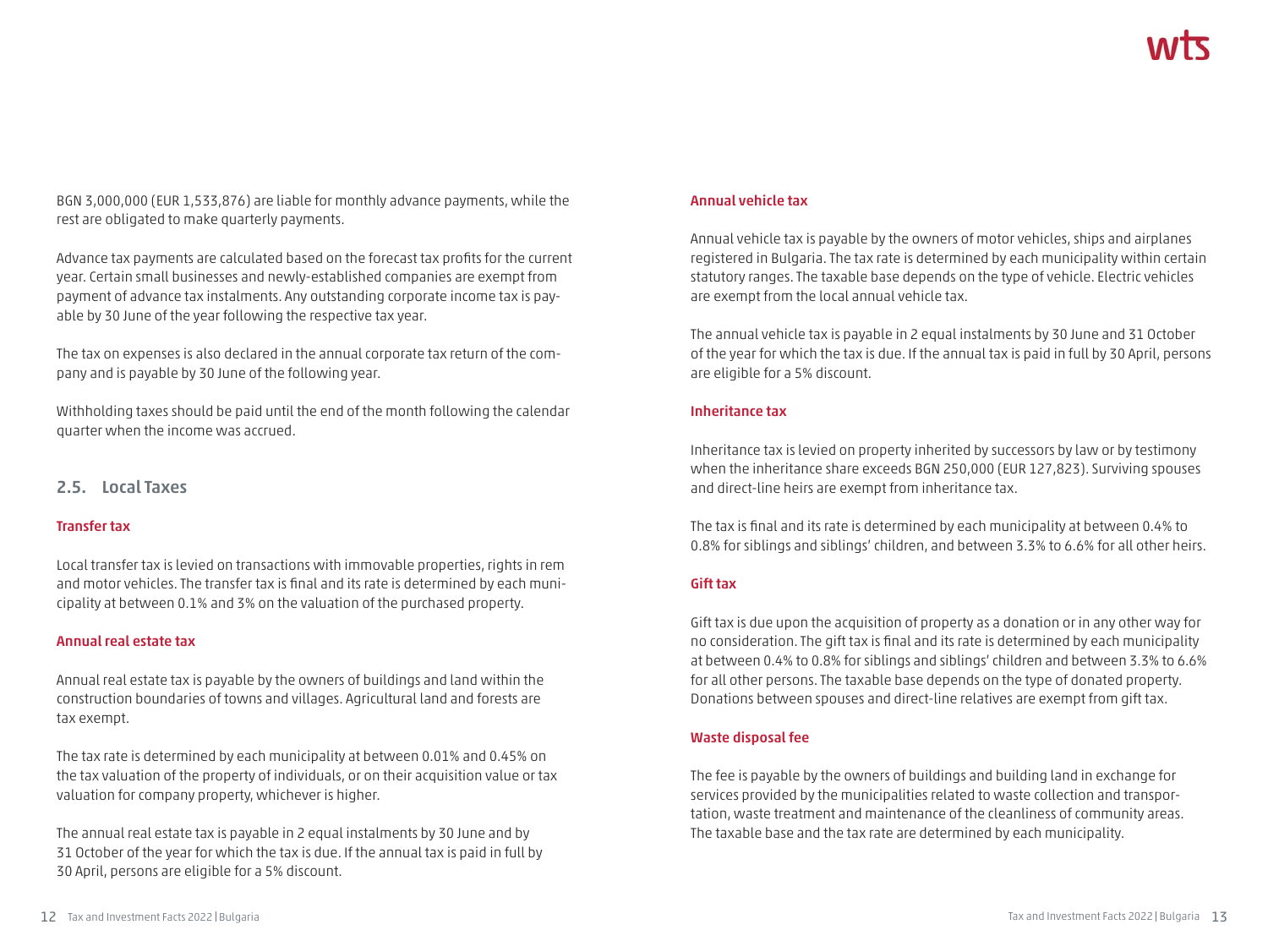### **3. Double Taxation Agreements**

Bulgaria has concluded double tax treaties with more than 70 countries.

### **4. Transfer Pricing**

#### **General rules**

Transfer pricing principles have to be taken into account and documentation has to be prepared for contracts between related parties to support the market price.

As of 1 January 2020 a transfer pricing documentation liability in accordance with the BEPS requirements issued by the OECD was introduced to domestic legislation. Accordingly, transfer pricing documentation consists of a master file and local file, which must be prepared annually. The local file must be prepared by 30 June of the following year by the resident taxpayers who must have the master file of the ultimate parent company within 12 months of the deadline for drafting the local file. A new benchmarking study may be prepared every 3 years and financial data of the accepted comparables have to be updated annually unless there is a change in the meantime. The new rules apply first for tax years starting in 2020.

Failure to prepare a local file may result in a penalty of up to 5% of the total value of the controlled transactions which must be documented. Persons who do not have a master file may incur a penalty of between BGN 5,000 (EUR 2,556) and BGN 10,000 (EUR 5,113). Providing incorrect or incomplete data may result in a sanction of between BGN 1,500 (EUR 767) and BGN 5,000 (EUR 2,556).

#### **Language**

Transfer pricing documentation must be prepared in Bulgarian or accompanied by a certified Bulgarian translation.

#### **Exemptions**

Taxable persons may be exempt from preparing a local file for their controlled transactions if they do not carry out cross-border controlled transactions, or if they do not exceed at least 2 of the criteria below as of 31 December of the previous year:

- **→** total assets BGN 38,000,000 (EUR 19,429,091)
- **→** net turnover BGN 76,000,000 (EUR 38,858,183)
- **→** average headcount 250 employees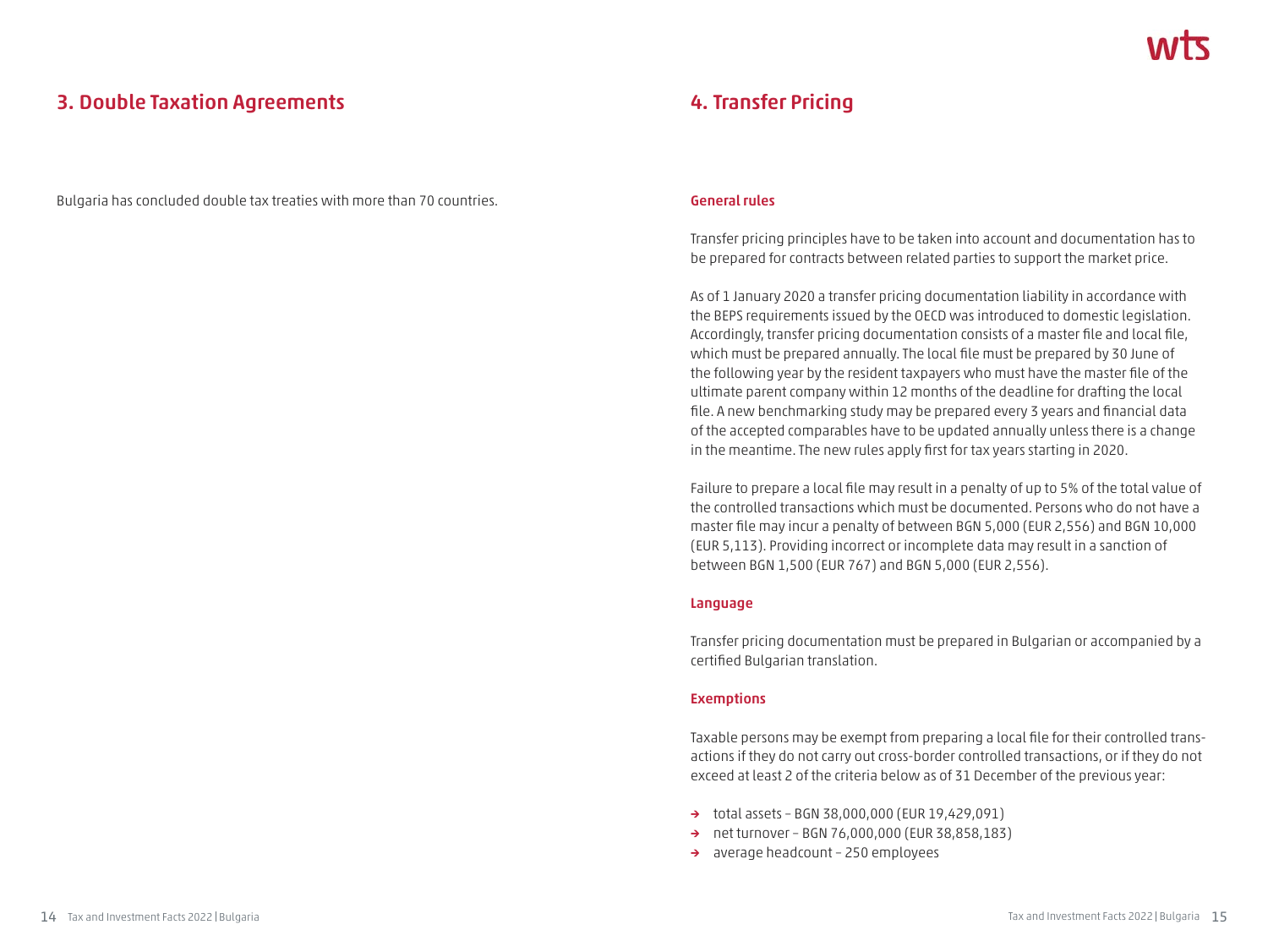### **5. Anti-Avoidance Measures**

A local file does not need to be prepared for controlled transactions with natural persons and for certain low-value transactions which do not exceed the minimum statutory thresholds.

### **Country-by-Country Reporting**

In addition to the preparation of transfer pricing documentation, multinational companies must also prepare and submit Country-by-Country (CbC) reports. Bulgarian tax resident ultimate parent companies are generally responsible for preparing the CbC reports and submitting them by the given deadline to the tax authority (data reporting). However, a multinational group is exempt from the CbC reporting obligation if its consolidated revenues did not reach EUR 750,000,000 in the financial year preceding the financial year when the data was provided. Apart from the parent company meeting its CbC reporting obligation (data reporting), the group members have a data reporting obligation (notification) towards the relevant tax authority by the end of the financial year.

### **5.1. General Anti-Avoidance Rule**

Associated enterprises are required to carry out their business activities under conditions which do not differ from those applicable to independent enterprises. Tax profits of a taxable person can be adjusted for tax purposes by applying transfer pricing methods if a transaction carried out by associated enterprises is not in compliance with the arm's length principle.

### **5.2. Thin Capitalisation and Interest Limitation Rules**

Bulgarian corporate income tax provides for both interest limitation rules pursuant to the EU Anti-Tax Avoidance Directive and thin capitalisation rules.

#### **Thin capitalisation**

Thin capitalisation restrictions are triggered if debt exceeds equity threefold as at 31 December of the respective year (i.e. thin capitalisation safe haven ratio is 3:1).

In this case, the interest expenses are recognised for tax purposes up to the difference between interest expenses, interest income and 75% of the EBIT. Excess interest expenses are treated as a temporary tax difference and are not recognised for tax purposes in the current tax year. However, they can be deducted for tax purposes in one of the following 5 years under certain conditions.

Interest under financial lease arrangements and bank loans (with some exceptions) falls outside the thin capitalisation regulations.

#### **Interest limitation**

Taxpayers must increase their tax base with borrowing costs in excess of 30% of EBITDA. Exemption from the interest limitation rule applies if the borrowing cost excess is less than EUR 3,000,000. The excess interest expenses are treated as a temporary tax difference and can be deducted for tax purposes in the following years.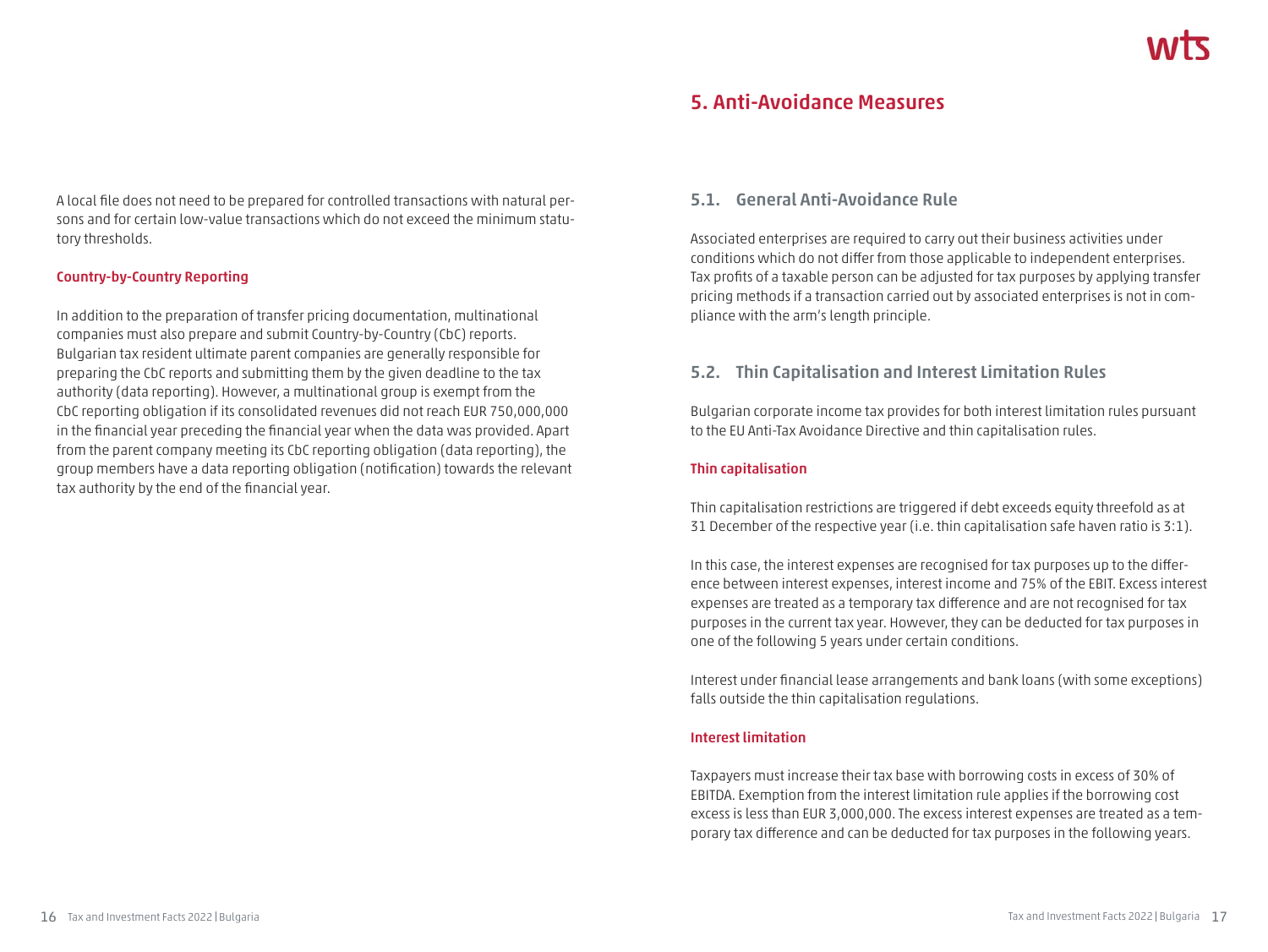### **6. Taxation of Individuals / Social Security Contributions**

When both the thin capitalisation and the interest limitation rules are applicable, the temporary tax difference is the higher of the excess expenses under one or other rule.

### **5.3. Controlled Foreign Company Provisions**

Controlled foreign company rules were first introduced as of 1 January 2019. A foreign company is classified as a controlled foreign company if a resident taxpayer controls more than 50% of the voting rights or more than 50% of the subscribed capital or is entitled to more than 50% of the profit after-tax of the foreign company and the corporate tax paid by the foreign company is less than the difference between the calculated tax based on the Bulgarian domestic rules and the corporate tax actually paid on the foreign company's profits. A foreign permanent establishment of a resident taxpayer may also qualify as a controlled foreign company.

The taxpayer must maintain a register of CFCs, which must be provided to the tax authorities upon request.

### **6.1. Residency Rules**

A person is deemed a Bulgarian tax resident if they:

- **→** have a permanent address in Bulgaria, or
- **→** reside in Bulgaria for more than 183 days in any 12-month period, or
- **→** have their centre of vital interests in Bulgaria.

Bulgarian tax residents are taxed in Bulgaria on their worldwide income. Nonresidents are taxed in Bulgaria only on the income derived from a Bulgarian source.

### **6.2. Income Liable to Tax**

Personal income tax/final tax is levied on the following types of income:

- **→** employment income
- **→** income of sole traders
- **→** income of self-employed persons
- **→** rental income
- **→** capital gains
- **→** dividends and liquidation proceeds
- **→** interest
- **→** royalties
- **→** other types of income (e.g. compensations, rewards, etc.)

Certain types of income are expressly exempt from taxation, including income from sale of real estate under certain conditions, income from sale of movable property with certain exceptions (e.g. some vehicles, shares, etc.), income from sale of financial assets traded on an EU stock exchange, income from social security, etc.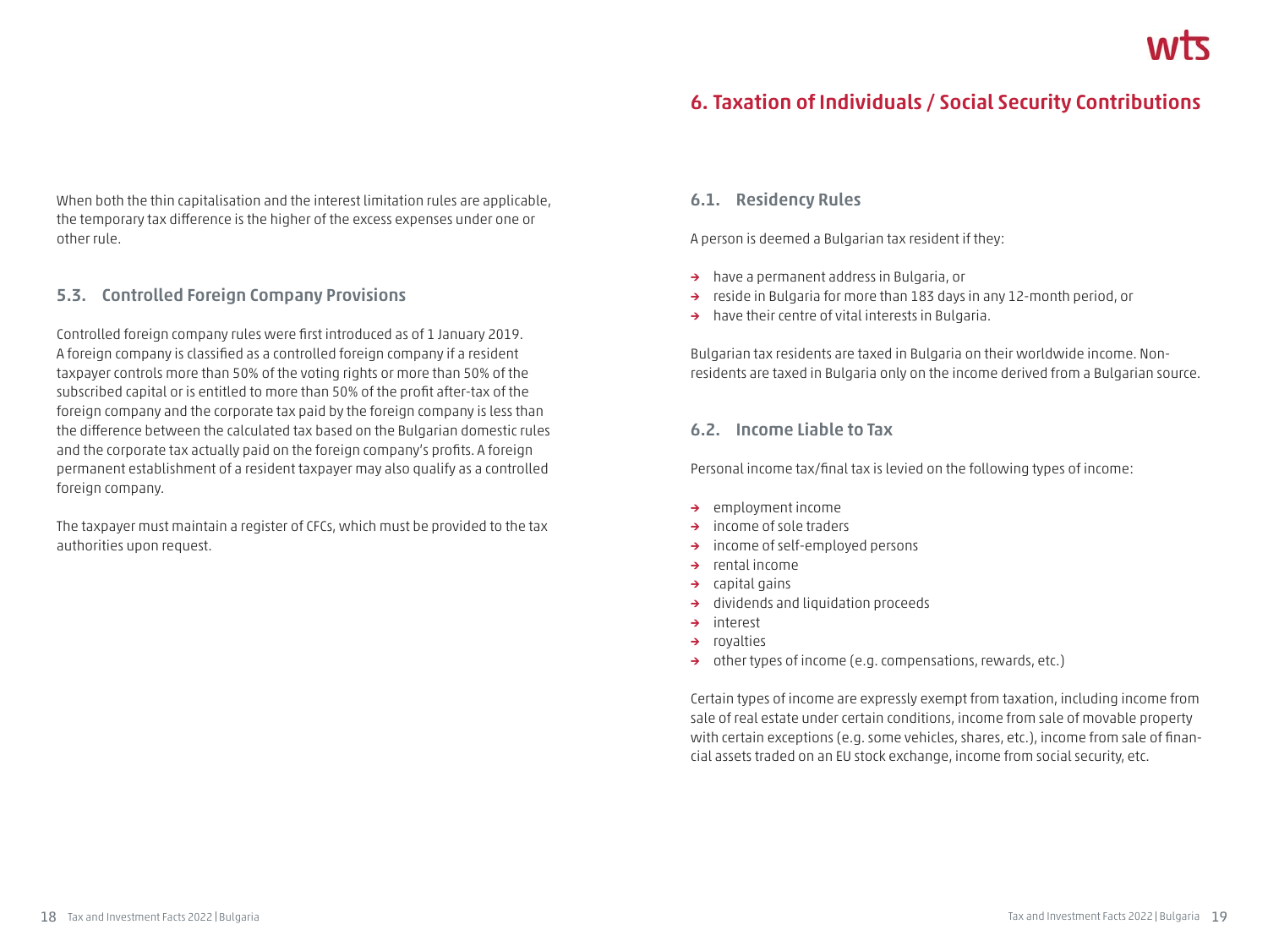### **6.3. Allowable Deductions**

The following tax reliefs can be deducted from the annual tax base:

- **→** tax relief for persons with reduced working capacity
- **→** tax relief for personal social security contributions and health and life insurance contributions
- **→** tax relief for eligible donations
- **→** tax relief for young families' mortgage loan interest
- **→** tax relief for persons with children / disabled children
- **→** tax relief for making non-cash payments out of earnings received by bank transfer
- **→** tax relief for repairs and renovations of immovable property

### **6.4. Tax Rates**

The standard tax rate for personal income tax is 10%. Sole traders' income is taxed at 15%.

The final tax on dividends and liquidation proceeds is 5% and the final tax on income from voluntary social security, voluntary health insurance and life insurance is 7%. As of 1 April 2022, the 8% final tax on interest from bank deposits held in an EU or EEA established bank is revoked.

### **6.5. Tax Compliance**

### **Monthly/quarterly tax compliance**

Personal income tax is deducted in advance instalments by the payer or the payee of the income on a monthly or quarterly basis, depending on the type of the income.

When the income is subject to a final tax, no advance instalments are due.

Tax declarations containing information regarding the deducted monthly/quarterly advance instalments and final taxes are filed by the deadlines for payment of the tax.

#### **Annual tax returns**

Annual tax returns are filed by the individual taxpayers by 30 April of the year following the year of receiving the income. Persons who only receive employment income do not have to file annual tax returns if certain conditions are fulfilled.

The annual tax less any advance payments is payable by 30 April of the year following the year of receiving the income. A 5% discount (but up to BGN 500, EUR 256) applies if the electronic filing of the annual tax return and payment of the outstanding tax take place by 30 March.

### **6.6. Social Security Contributions**

The income used to calculate social security contributions comprises all kinds of remunerations and other employment income. The statutory minimum and maximum social security income amounts on which social security contributions are payable for 2022 are determined as follows:

- **→** minimum social security income for self-employed persons BGN 650 (EUR 332) for the period 01.01.2022 – 31.03.2022, and BGN 710 (EUR 363) as of 01.04.2022
- **→** the minimum taxable income for persons working under employment agreements is determined depending on their job position and the economic sector they are employed in
- **→** maximum social security income BGN 3,000 (EUR 1,534) for the period 01.01.2022 – 31.03.2022, and BGN 3,400 (EUR 1,738) as of 01.04.2022.

For 2022 the overall social security and health insurance contributions for persons employed under employment agreements and insured for all risks amount to roughly 32.7% and are distributed between the employee and the employer in a ratio of roughly 60:40.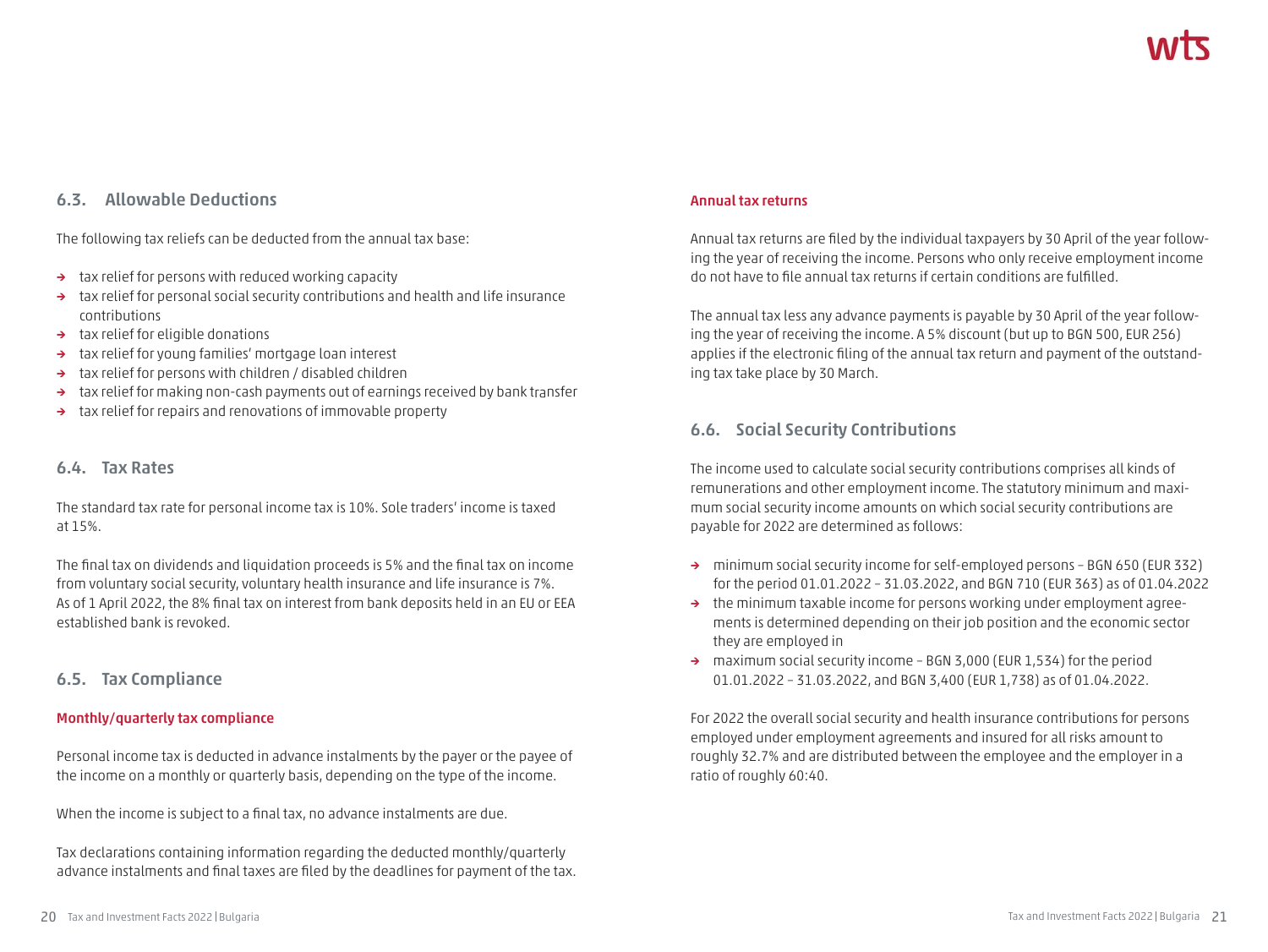### **7. Indirect Taxes**

### **7.1. Value Added Tax / Goods and Services Tax**

#### **VAT rates**

The standard VAT rate is 20%. A reduced rate of 9% applies for hotel accommodation.

A reduced 9% VAT rate was also introduced in 2020 as a temporary measure to support the most affected businesses from the COVID-19 pandemic, which is to apply until 31 December 2022. The reduced rate applies to the following supplies:

- **→** restaurant and catering services
- **→** books on a physical medium or by electronic means or both, including textbooks, learning books, children's picture, drawing or colouring books and music printed or in manuscript form
- **→** baby food and nappies
- **→** supplies under the special travel-agent VAT scheme
- **→** supply of services for the use of sports facilities

#### **Compliance obligations**

The taxable turnover for mandatory VAT registration for taxable persons established in Bulgaria is BGN 50,000 (EUR 25,565) accumulated either for the last 12 months, or for 2 consecutive months, including the current month. Non-established taxable persons must register for VAT purposes before making any taxable supplies in Bulgaria. Mandatory VAT registration may also be triggered on the grounds of distant sales, intra-Community acquisitions or other supplies of goods or services. Voluntary VAT registration is also possible.

The VAT period is the calendar month. VAT returns together with sale and purchase VAT ledgers are filed by the 14<sup>th</sup> of the following month. VIES returns and Intrastat returns are also submitted by the 14<sup>th</sup> of the following month.

Taxable persons accepting payments in cash or by bank cards must install cash registers and issue receipts for each payment received. Simplification measures apply to online traders.

### **7.2. Excise Taxes**

Excise tax is levied on items such as mineral oils, electricity, alcohol and alcoholic beverages, and tobacco products, manufactured within the country or imported into Bulgaria.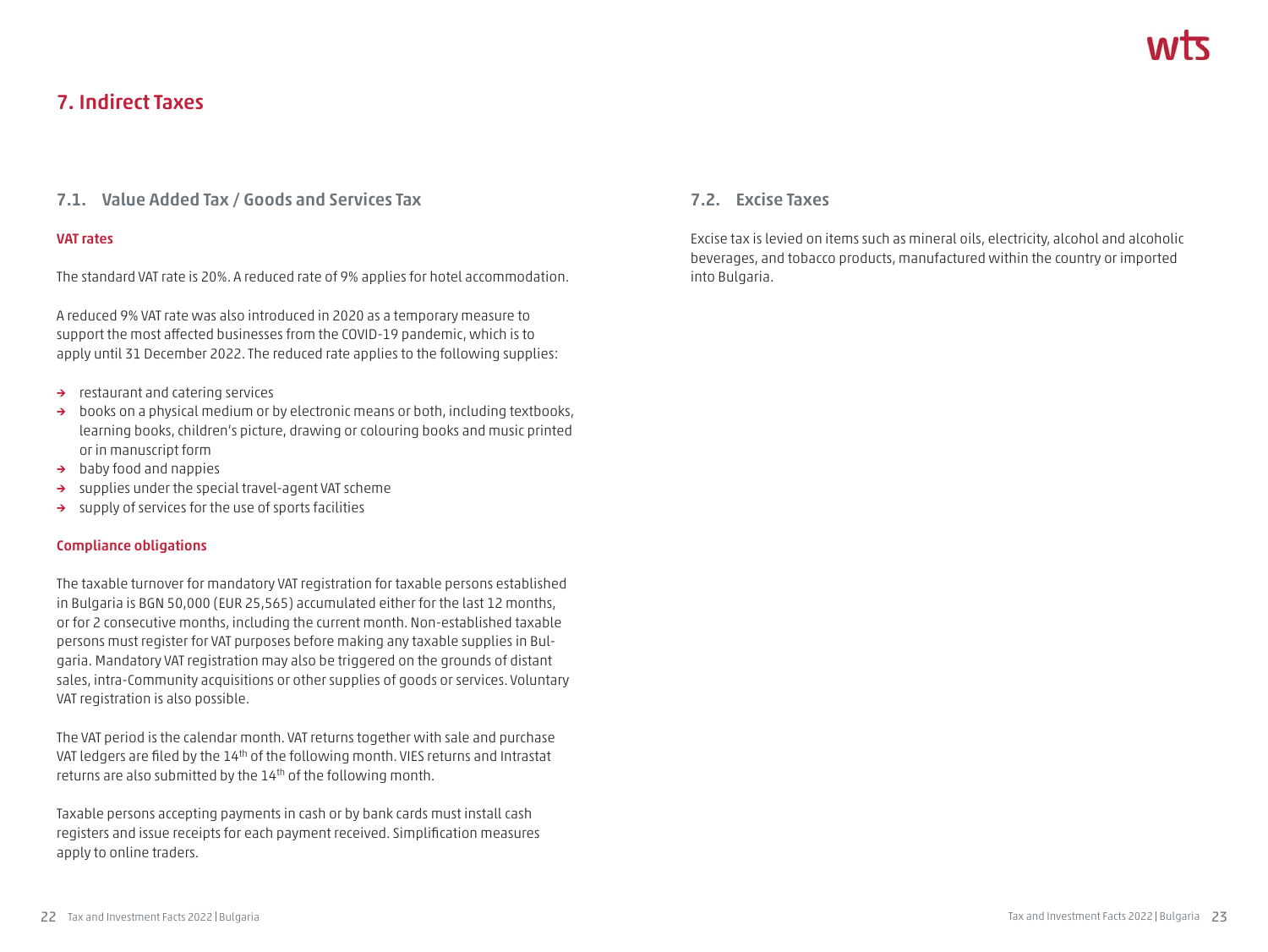### **8. Wealth Tax**

There is no wealth tax in Bulgaria.

### **9. Other Reporting Obligation**

Fuel stations must install a fiscal system connecting the fuel tanks, the cash registers and the fuel pumps, which must communicate data on the sales of fuel and the fuel level in the tanks to the Bulgarian tax authorities at regular intervals.

Wholesalers of mineral oils must also file reports for each incoming and outgoing movement of fuel within the same day.

The movement of certain high fiscal-risk goods (including mineral oils, agricultural products, various foodstuffs, etc.) is subject to strict control measures aimed at preventing tax evasion and tax fraud.

Businesses established in Bulgaria may also be subject to statistical reporting obligations in relation to their financial transactions or overall business activities.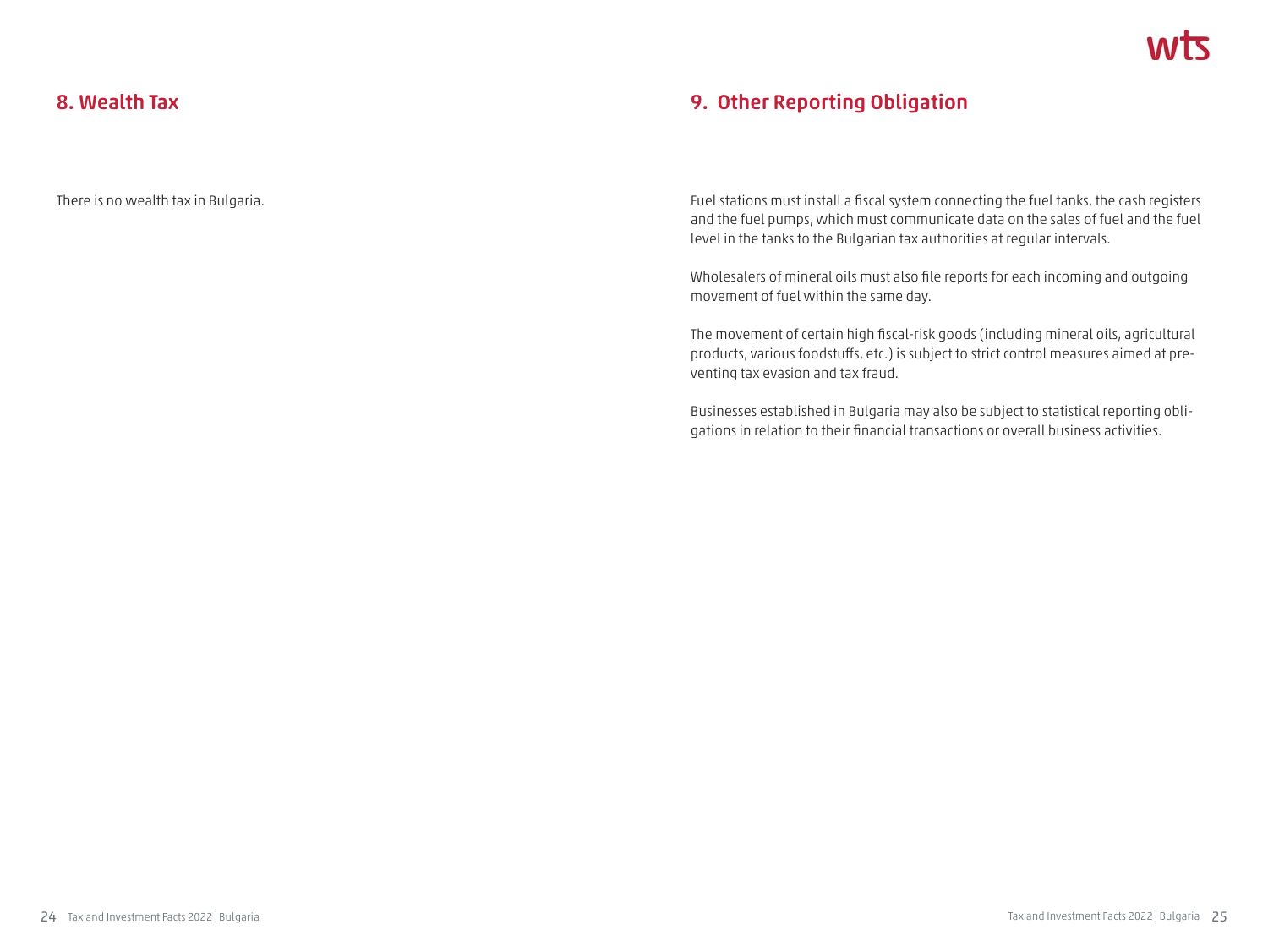### **Disclaimer**

WTS Global P.O. Box 19201 3001 BE Rotterdam The Netherlands info@wts.de wts.com

Contact Central Eastern Europe Tamás Gyányi tamas.gyanyi@wtsklient.hu +36 1 887 3700

The euro amounts in the booklet are calculated using the exchange rate  $EUR 1 = BGN 1.95$ 

This issue of Tax and Investment Facts is published by WTS Global. The information is intended to provide general guidance with respect to the subject matter. This general guidance should not be relied on as a basis for undertaking any transaction or business decision, but rather the advice of a qualified tax consultant should be obtained based on a taxpayer's individual circumstances. Although our publication is carefully reviewed, we accept no responsibility in the event of any inaccuracy or omission. For further information consult your contact within WTS Global or one of the listed contacts.

### **WTS Global – Locally rooted – Globally connected**

#### **About**

With representation in over 100 countries, WTS Global has already grown to a leadership position as a global tax practice offering the full range of tax services and aspires to become the preeminent non-audit tax practice worldwide. WTS Global deliberately refrains from conducting annual audits in order to avoid any conflicts of interest and to be the long-term trusted adviser for its international clients. Clients of WTS Global include multinational companies, international mid-size companies as well as private clients and family offices.

The member firms of WTS Global are carefully selected through stringent quality reviews. They are strong local players in their home market who are united by the ambition of building a truly global practice that develops the tax leaders of the future and anticipates the new digital tax world.

WTS Global effectively combines senior tax expertise from different cultures and backgrounds and offers world-class skills in advisory, in-house, regulatory and digital, coupled with the ability to think like experienced business people in a constantly changing world.

For more information please see: wts.com